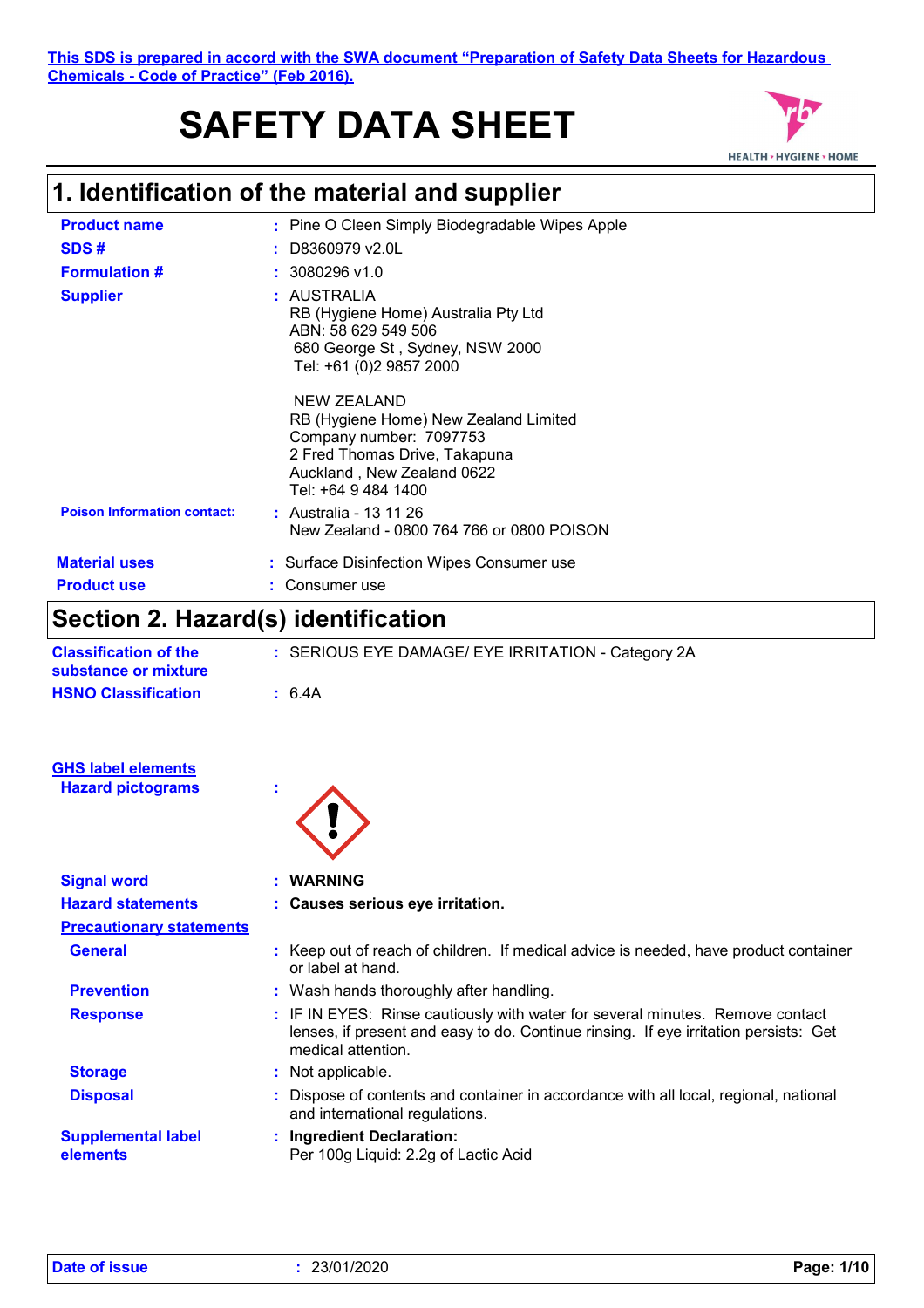### **Section 2. Hazard(s) identification**

**Recommendations :** No known significant effects or critical hazards.

- 
- **Recommendations :** No known significant effects or critical hazards.

**Other hazards which do not :** None known. **result in classification**

### **Section 3. Composition and ingredient information**

**Substance/mixture :**

Mixture

| <b>Ingredient name</b>                   | $%$ (w/w) | <b>CAS number</b> |
|------------------------------------------|-----------|-------------------|
| L-Lactic acid (2-hydroxy propionic acid) | '≤3       | 79-33-4           |
| ethanol                                  | 8≥∣       | 64-17-5           |
| Diethylene glycol monoethyl ether        | -≤3       | 111-90-0          |

 **Other Non-hazardous ingredients to 100%**

**Occupational exposure limits, if available, are listed in Section 8.**

### **Section 4. First aid measures**

#### : Wash out mouth with water. Remove dentures if any. Remove victim to fresh air and keep at rest in a position comfortable for breathing. If material has been swallowed and the exposed person is conscious, give small quantities of water to drink. Stop if the exposed person feels sick as vomiting may be dangerous. Do not induce vomiting unless directed to do so by medical personnel. If vomiting occurs, the head should be kept low so that vomit does not enter the lungs. Get medical attention if adverse health effects persist or are severe. Never give anything by mouth to an unconscious person. If unconscious, place in recovery position and get medical attention immediately. Maintain an open airway. Loosen tight clothing such as a collar, tie, belt or waistband. **:** Immediately flush eyes with plenty of water, occasionally lifting the upper and lower eyelids. Check for and remove any contact lenses. Continue to rinse for at least 10 minutes. Get medical attention. Flush contaminated skin with plenty of water. Remove contaminated clothing and **:** shoes. Get medical attention if symptoms occur. Wash clothing before reuse. Clean shoes thoroughly before reuse. Remove victim to fresh air and keep at rest in a position comfortable for breathing. **:** If not breathing, if breathing is irregular or if respiratory arrest occurs, provide artificial respiration or oxygen by trained personnel. It may be dangerous to the person providing aid to give mouth-to-mouth resuscitation. Get medical attention if adverse health effects persist or are severe. If unconscious, place in recovery position and get medical attention immediately. Maintain an open airway. Loosen tight clothing such as a collar, tie, belt or waistband. **Eye contact Skin contact Inhalation Ingestion : Description of necessary first aid measures**

#### **Most important symptoms/effects, acute and delayed**

| <b>Potential acute health effects</b> |                                                                                            |
|---------------------------------------|--------------------------------------------------------------------------------------------|
| <b>Eye contact</b>                    | : Causes serious eye irritation.                                                           |
| <b>Inhalation</b>                     | : No known significant effects or critical hazards.                                        |
| <b>Skin contact</b>                   | : No known significant effects or critical hazards.                                        |
| <b>Ingestion</b>                      | : No known significant effects or critical hazards.                                        |
| Over-exposure signs/symptoms          |                                                                                            |
| Eye contact                           | : Adverse symptoms may include the following:<br>pain or irritation<br>watering<br>redness |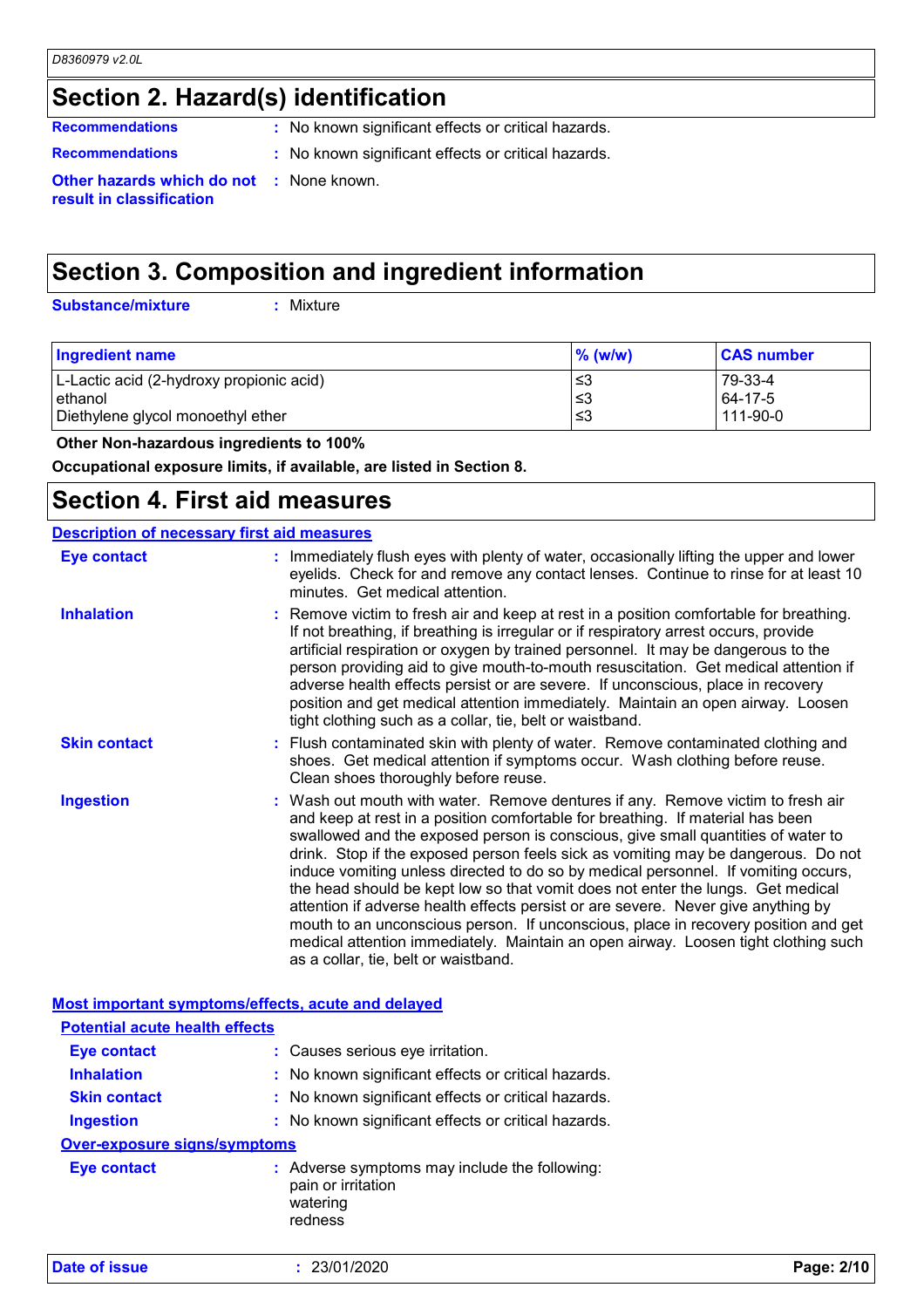### **Section 4. First aid measures**

| <b>Inhalation</b>                 | : No specific data.                                                                                                                                                           |
|-----------------------------------|-------------------------------------------------------------------------------------------------------------------------------------------------------------------------------|
| <b>Skin contact</b>               | : No specific data.                                                                                                                                                           |
| <b>Ingestion</b>                  | : No specific data.                                                                                                                                                           |
|                                   |                                                                                                                                                                               |
|                                   | Indication of immediate medical attention and special treatment needed, if necessary                                                                                          |
| <b>Notes to physician</b>         | : Treat symptomatically. Contact poison treatment specialist immediately if large<br>quantities have been ingested or inhaled.                                                |
| <b>Specific treatments</b>        | : No specific treatment.                                                                                                                                                      |
| <b>Protection of first-aiders</b> | : No action shall be taken involving any personal risk or without suitable training. It<br>may be dangerous to the person providing aid to give mouth-to-mouth resuscitation. |
|                                   |                                                                                                                                                                               |

#### **See toxicological information (Section 11)**

#### **Section 5. Fire-fighting measures :** Promptly isolate the scene by removing all persons from the vicinity of the incident if there is a fire. No action shall be taken involving any personal risk or without suitable training. **Hazardous thermal decomposition products Specific hazards arising from the chemical** Decomposition products may include the following materials: **:** carbon dioxide carbon monoxide No specific fire or explosion hazard. **:** Fire-fighters should wear appropriate protective equipment and self-contained **:** breathing apparatus (SCBA) with a full face-piece operated in positive pressure mode. **Special protective actions for fire-fighters** Use an extinguishing agent suitable for the surrounding fire. **: Extinguishing media :** None known. **Suitable extinguishing media Unsuitable extinguishing media Special protective actions for fire-fighters**

### **Section 6. Accidental release measures**

#### **Personal precautions, protective equipment and emergency procedures**

| For non-emergency<br>personnel                        | : No action shall be taken involving any personal risk or without suitable training.<br>Evacuate surrounding areas. Keep unnecessary and unprotected personnel from<br>entering. Do not touch or walk through spilled material. Provide adequate<br>ventilation. Wear appropriate respirator when ventilation is inadequate. Put on<br>appropriate personal protective equipment. |
|-------------------------------------------------------|-----------------------------------------------------------------------------------------------------------------------------------------------------------------------------------------------------------------------------------------------------------------------------------------------------------------------------------------------------------------------------------|
|                                                       | For emergency responders : If specialized clothing is required to deal with the spillage, take note of any<br>information in Section 8 on suitable and unsuitable materials. See also the<br>information in "For non-emergency personnel".                                                                                                                                        |
| <b>Environmental precautions</b>                      | : Avoid dispersal of spilled material and runoff and contact with soil, waterways,<br>drains and sewers. Inform the relevant authorities if the product has caused<br>environmental pollution (sewers, waterways, soil or air).                                                                                                                                                   |
| Methods and materials for containment and cleaning up |                                                                                                                                                                                                                                                                                                                                                                                   |

| <b>Small spill</b> | : Move containers from spill area. Avoid dust generation. Using a vacuum with   |
|--------------------|---------------------------------------------------------------------------------|
|                    | HEPA filter will reduce dust dispersal. Place spilled material in a designated, |
|                    | labeled waste container. Dispose of via a licensed waste disposal contractor.   |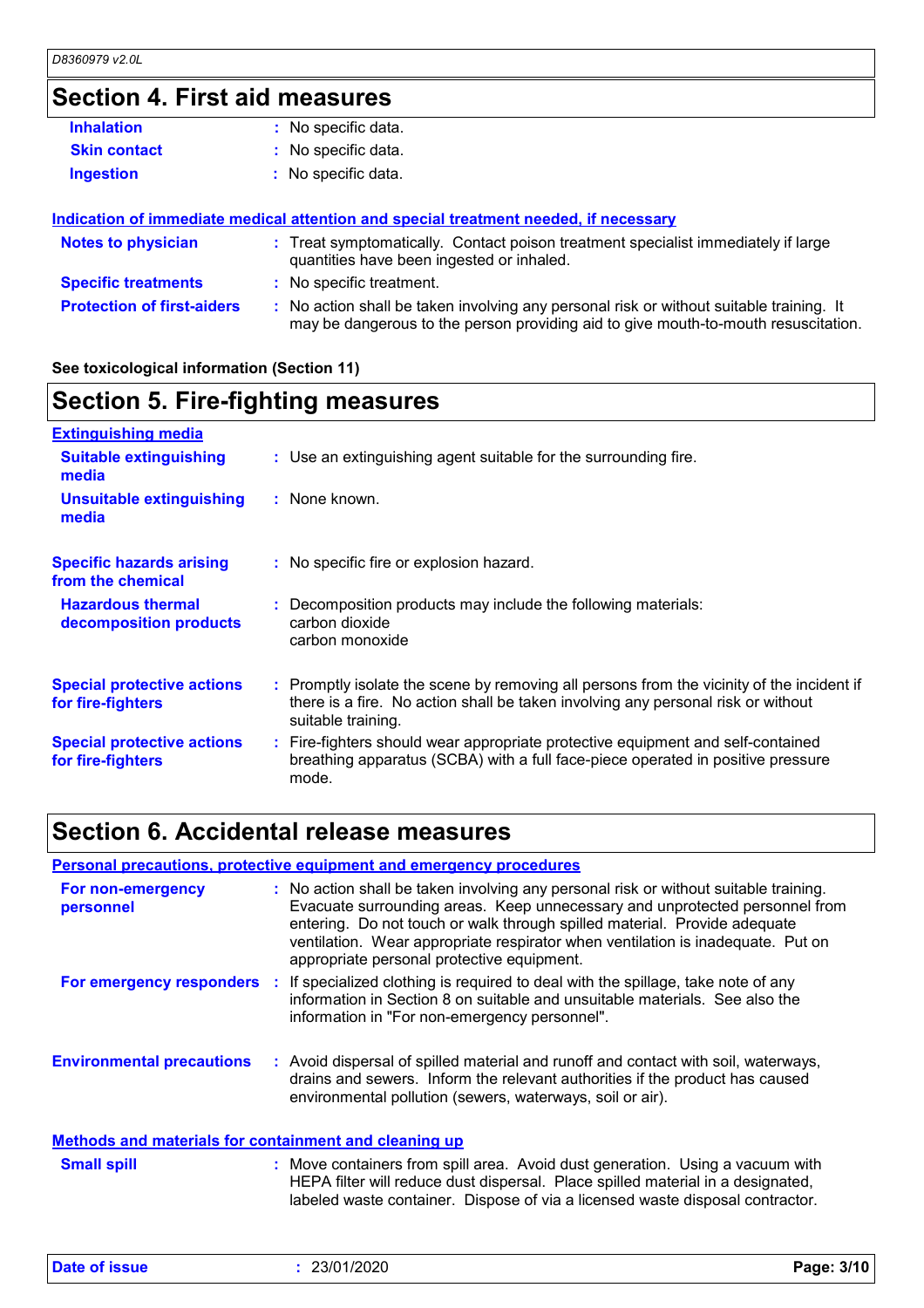### **Section 6. Accidental release measures**

| : Move containers from spill area. Approach release from upwind. Prevent entry into<br><b>Large spill</b><br>sewers, water courses, basements or confined areas. Avoid dust generation. Do<br>not dry sweep. Vacuum dust with equipment fitted with a HEPA filter and place in a<br>closed, labeled waste container. Dispose of via a licensed waste disposal<br>contractor. Note: see Section 1 for emergency contact information and Section 13<br>for waste disposal. |
|--------------------------------------------------------------------------------------------------------------------------------------------------------------------------------------------------------------------------------------------------------------------------------------------------------------------------------------------------------------------------------------------------------------------------------------------------------------------------|
|--------------------------------------------------------------------------------------------------------------------------------------------------------------------------------------------------------------------------------------------------------------------------------------------------------------------------------------------------------------------------------------------------------------------------------------------------------------------------|

**See Section 1 for emergency contact information.**

**See Section 8 for information on appropriate personal protective equipment.**

**See Section 13 for additional waste treatment information.**

### **Section 7. Handling and storage**

#### **Precautions for safe handling**

| <b>Protective measures</b>                                                       | : Put on appropriate personal protective equipment (see Section 8). Do not ingest.<br>Avoid contact with eyes, skin and clothing. Keep in the original container or an<br>approved alternative made from a compatible material, kept tightly closed when not<br>in use. Empty containers retain product residue and can be hazardous. Do not<br>reuse container.                                                                                                                                                                                                                   |
|----------------------------------------------------------------------------------|------------------------------------------------------------------------------------------------------------------------------------------------------------------------------------------------------------------------------------------------------------------------------------------------------------------------------------------------------------------------------------------------------------------------------------------------------------------------------------------------------------------------------------------------------------------------------------|
| <b>Advice on general</b><br>occupational hygiene                                 | : Eating, drinking and smoking should be prohibited in areas where this material is<br>handled, stored and processed. Workers should wash hands and face before<br>eating, drinking and smoking. Remove contaminated clothing and protective<br>equipment before entering eating areas. See also Section 8 for additional<br>information on hygiene measures.                                                                                                                                                                                                                      |
| <b>Conditions for safe storage,</b><br>including any<br><b>incompatibilities</b> | : Store in accordance with local regulations. Store in original container protected<br>from direct sunlight in a dry, cool and well-ventilated area, away from incompatible<br>materials (see Section 10) and food and drink. Keep container tightly closed and<br>sealed until ready for use. Containers that have been opened must be carefully<br>resealed and kept upright to prevent leakage. Do not store in unlabeled containers.<br>Use appropriate containment to avoid environmental contamination. See Section 10<br>for incompatible materials before handling or use. |

### **Section 8. Exposure controls and personal protection**

#### **Control parameters**

**Australia**

#### **Occupational exposure limits**

| <b>Ingredient name</b>                       | <b>Exposure limits</b>                                                                                                                                                                                                                                                                                          |
|----------------------------------------------|-----------------------------------------------------------------------------------------------------------------------------------------------------------------------------------------------------------------------------------------------------------------------------------------------------------------|
| ethanol<br>Diethylene glycol monoethyl ether | Safe Work Australia (Australia, 4/2018).<br>TWA: 1880 mg/m <sup>3</sup> 8 hours.<br>TWA: 1000 ppm 8 hours.<br>DFG MAC-values list (Germany, 7/2017).<br>PEAK: 100 mg/m <sup>3</sup> , 4 times per shift, 15 minutes. Form:<br>inhalable fraction<br>TWA: 50 mg/m <sup>3</sup> 8 hours. Form: inhalable fraction |

#### **New Zealand**

**Occupational exposure limits : No exposure standard allocated.**

| <b>Ingredient name</b> | <b>Exposure limits</b>                                                                                         |
|------------------------|----------------------------------------------------------------------------------------------------------------|
| ethanol                | NZ HSWA 2015 (New Zealand, 11/2018).<br>WES-TWA: 1000 ppm 8 hours.<br>WES-TWA: 1880 mg/m <sup>3</sup> 8 hours. |

**Appropriate engineering controls**

**:** Good general ventilation should be sufficient to control worker exposure to airborne contaminants.

**Date of issue :** 23/01/2020 **Page: 4/10**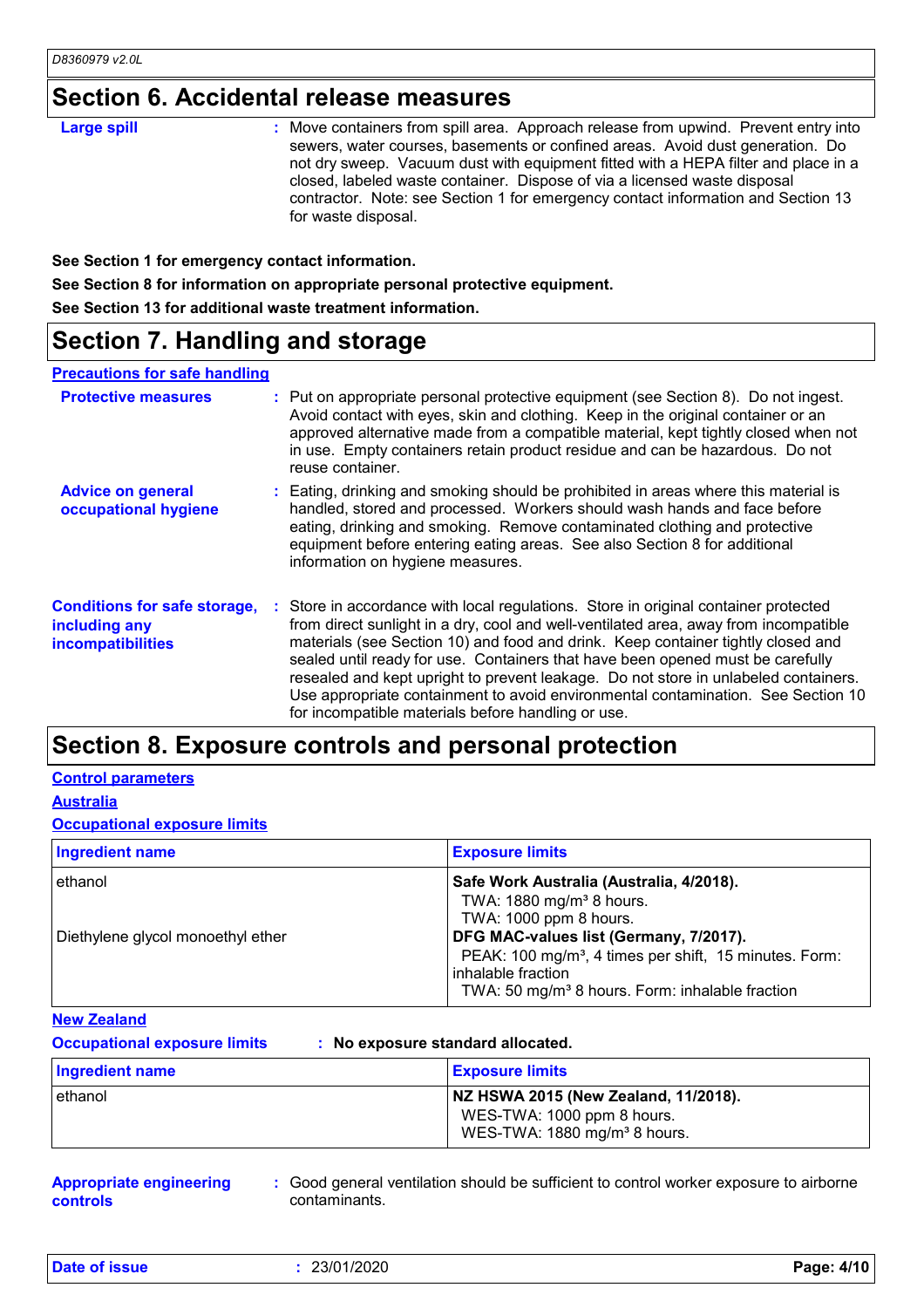### **Section 8. Exposure controls and personal protection**

| <b>Environmental exposure</b><br><b>controls</b> | : Emissions from ventilation or work process equipment should be checked to ensure<br>they comply with the requirements of environmental protection legislation. In some<br>cases, fume scrubbers, filters or engineering modifications to the process<br>equipment will be necessary to reduce emissions to acceptable levels.                                                                                                                                                                                                                                                                                           |
|--------------------------------------------------|---------------------------------------------------------------------------------------------------------------------------------------------------------------------------------------------------------------------------------------------------------------------------------------------------------------------------------------------------------------------------------------------------------------------------------------------------------------------------------------------------------------------------------------------------------------------------------------------------------------------------|
| <b>Individual protection measures</b>            |                                                                                                                                                                                                                                                                                                                                                                                                                                                                                                                                                                                                                           |
| <b>Hygiene measures</b>                          | : Wash hands, forearms and face thoroughly after handling chemical products, before<br>eating, smoking and using the lavatory and at the end of the working period.<br>Appropriate techniques should be used to remove potentially contaminated clothing.<br>Wash contaminated clothing before reusing. Ensure that eyewash stations and<br>safety showers are close to the workstation location.                                                                                                                                                                                                                         |
| <b>Eye/face protection</b>                       | Safety eyewear complying with an approved standard should be used when a risk<br>assessment indicates this is necessary to avoid exposure to liquid splashes, mists,<br>gases or dusts. If contact is possible, the following protection should be worn,<br>unless the assessment indicates a higher degree of protection: chemical splash<br>goggles.                                                                                                                                                                                                                                                                    |
| <b>Skin protection</b>                           |                                                                                                                                                                                                                                                                                                                                                                                                                                                                                                                                                                                                                           |
| <b>Hand protection</b>                           | : Chemical-resistant, impervious gloves complying with an approved standard should<br>be worn at all times when handling chemical products if a risk assessment indicates<br>this is necessary. Considering the parameters specified by the glove manufacturer,<br>check during use that the gloves are still retaining their protective properties. It<br>should be noted that the time to breakthrough for any glove material may be<br>different for different glove manufacturers. In the case of mixtures, consisting of<br>several substances, the protection time of the gloves cannot be accurately<br>estimated. |
| <b>Body protection</b>                           | : Personal protective equipment for the body should be selected based on the task<br>being performed and the risks involved and should be approved by a specialist<br>before handling this product.                                                                                                                                                                                                                                                                                                                                                                                                                       |
| <b>Other skin protection</b>                     | : Appropriate footwear and any additional skin protection measures should be<br>selected based on the task being performed and the risks involved and should be<br>approved by a specialist before handling this product.                                                                                                                                                                                                                                                                                                                                                                                                 |
| <b>Respiratory protection</b>                    | Based on the hazard and potential for exposure, select a respirator that meets the<br>appropriate standard or certification. Respirators must be used according to a<br>respiratory protection program to ensure proper fitting, training, and other important<br>aspects of use.                                                                                                                                                                                                                                                                                                                                         |

# **Section 9. Physical and chemical properties**

| <b>Appearance</b>                               |                                                           |
|-------------------------------------------------|-----------------------------------------------------------|
| <b>Physical state</b>                           | : Solid. [Wipes]                                          |
| Color                                           | : White.                                                  |
| <b>Odor</b>                                     | : Fragrant.                                               |
| <b>Odor threshold</b>                           | : Not determined.                                         |
| pH                                              | $: 2.01$ to 3 [Conc. (% w/w): 100%] (Liquid concentrate)  |
|                                                 |                                                           |
| <b>Melting point</b>                            | : Not available.                                          |
| <b>Boiling point</b>                            | : Not available.                                          |
| <b>Flash point</b>                              | : Not available.                                          |
| <b>Evaporation rate</b>                         | : Not determined                                          |
| <b>Flammability (solid, gas)</b>                | : Not determined                                          |
| Lower and upper explosive<br>(flammable) limits | : Not determined                                          |
| <b>Vapor pressure</b>                           | : Not available.                                          |
| <b>Vapor density</b>                            | : Not determined                                          |
| <b>Relative density</b>                         | $: 1.01$ to 1.015(g/cm <sup>3</sup> )(Liquid concentrate) |
|                                                 |                                                           |

**Date of issue :** 23/01/2020 **Page: 5/10**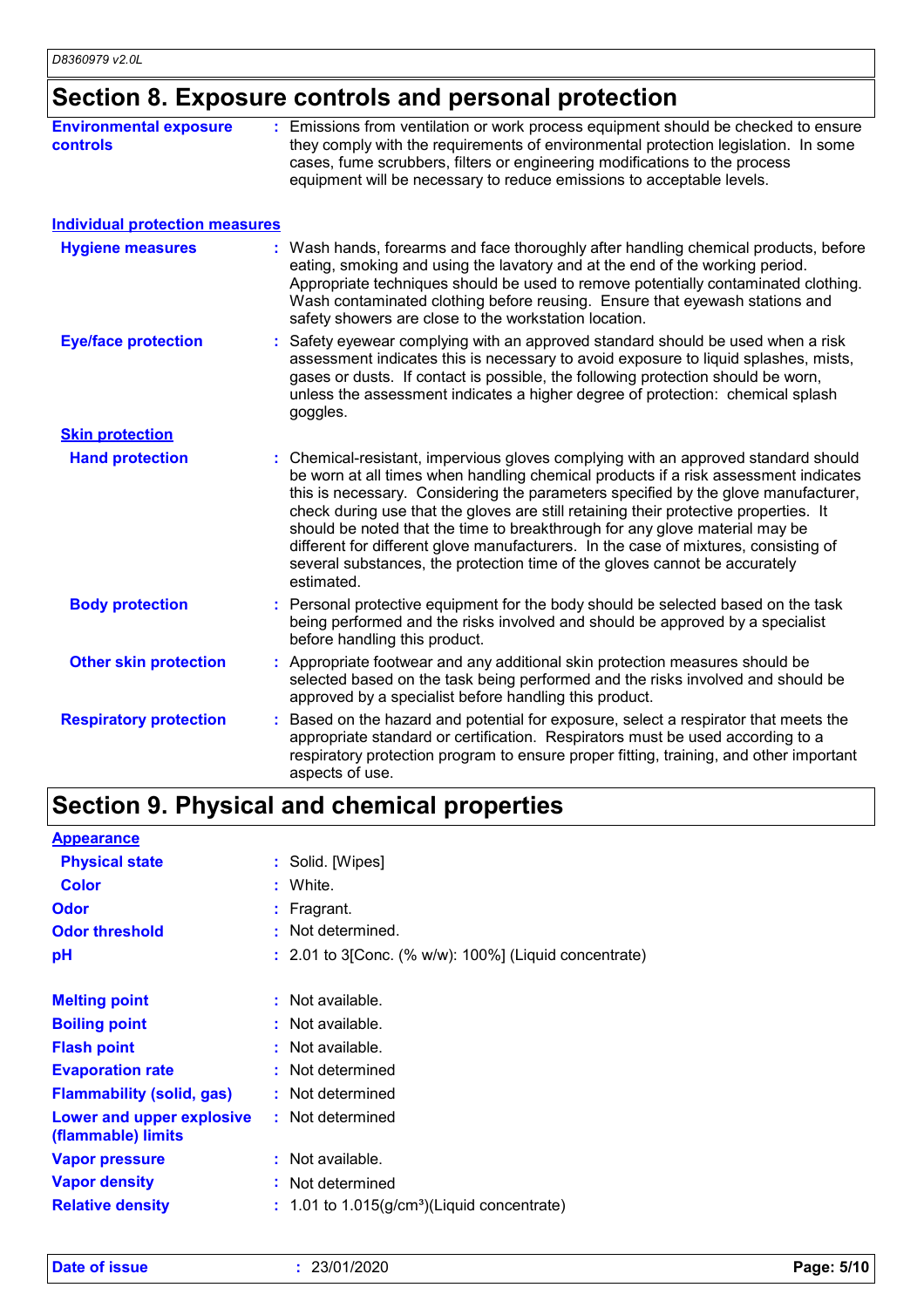### **Section 9. Physical and chemical properties**

| <b>Solubility</b>                                 | : Easily soluble in the following materials: cold water and hot water. (Liquid<br>concentrate) |
|---------------------------------------------------|------------------------------------------------------------------------------------------------|
| <b>Solubility in water</b>                        | $:$ Not available.                                                                             |
| <b>Partition coefficient: n-</b><br>octanol/water | : Not determined                                                                               |
| <b>Auto-ignition temperature</b>                  | : Not available.                                                                               |
| <b>Decomposition temperature :</b> Not available. |                                                                                                |
| <b>Viscosity</b>                                  | : Not available.                                                                               |
| Flow time (ISO 2431)                              | $:$ Not available.                                                                             |

## **Section 10. Stability and reactivity**

| <b>Reactivity</b>                            | : No specific test data related to reactivity available for this product or its ingredients.              |
|----------------------------------------------|-----------------------------------------------------------------------------------------------------------|
| <b>Chemical stability</b>                    | : The product is stable.                                                                                  |
| <b>Possibility of hazardous</b><br>reactions | : Under normal conditions of storage and use, hazardous reactions will not occur.                         |
| <b>Conditions to avoid</b>                   | : No specific data.                                                                                       |
| <b>Incompatible materials</b>                | : No specific data.                                                                                       |
| <b>Hazardous decomposition</b><br>products   | : Under normal conditions of storage and use, hazardous decomposition products<br>should not be produced. |

### **Section 11. Toxicological information**

### **Information on toxicological effects**

#### **Acute toxicity**

| <b>Product/ingredient name</b>              | <b>Result</b>                             | <b>Species</b>                | <b>Dose</b>                        | <b>Exposure</b> |
|---------------------------------------------|-------------------------------------------|-------------------------------|------------------------------------|-----------------|
| L-Lactic acid (2-hydroxy<br>propionic acid) | <b>LC50 Inhalation Vapor</b>              | Rat - Male,<br>Female         | 7.94 mg/l                          | 4 hours         |
|                                             | LD50 Dermal<br>LD50 Oral                  | Rabbit - Male<br>Rat - Female | 2000 mg/kg<br>3543 mg/kg           |                 |
| ethanol                                     | <b>LC50 Inhalation Vapor</b><br>LD50 Oral | Rat<br>Rat                    | 124700 mg/m <sup>3</sup><br>7 g/kg | 4 hours         |
| Diethylene glycol monoethyl<br>ether        | LD50 Oral                                 | Rat                           | 7500 mg/kg                         |                 |

**Conclusion/Summary :** Based on available data, the classification criteria are not met.

**Irritation/Corrosion**

|                          | <b>Species</b> | <b>Score</b> | <b>Exposure</b>             | <b>Observation</b>       |
|--------------------------|----------------|--------------|-----------------------------|--------------------------|
| Skin - Irritant          | Rabbit         |              | 24 hours                    |                          |
| Eyes - Moderate irritant | Rabbit         |              | 0.066666667<br>lminutes 100 |                          |
| Eyes - Mild irritant     | Rabbit         |              | 24 hours 500                |                          |
| Eyes - Moderate irritant | Rabbit         |              | 100<br>Imicroliters         |                          |
| Skin - Mild irritant     | Rabbit         |              | 1400<br>milligrams          |                          |
| Skin - Moderate irritant | Rabbit         |              | 24 hours 20<br>milligrams   |                          |
| Eyes - Mild irritant     | Rabbit         |              | 125                         |                          |
|                          |                |              |                             | milligrams<br>milligrams |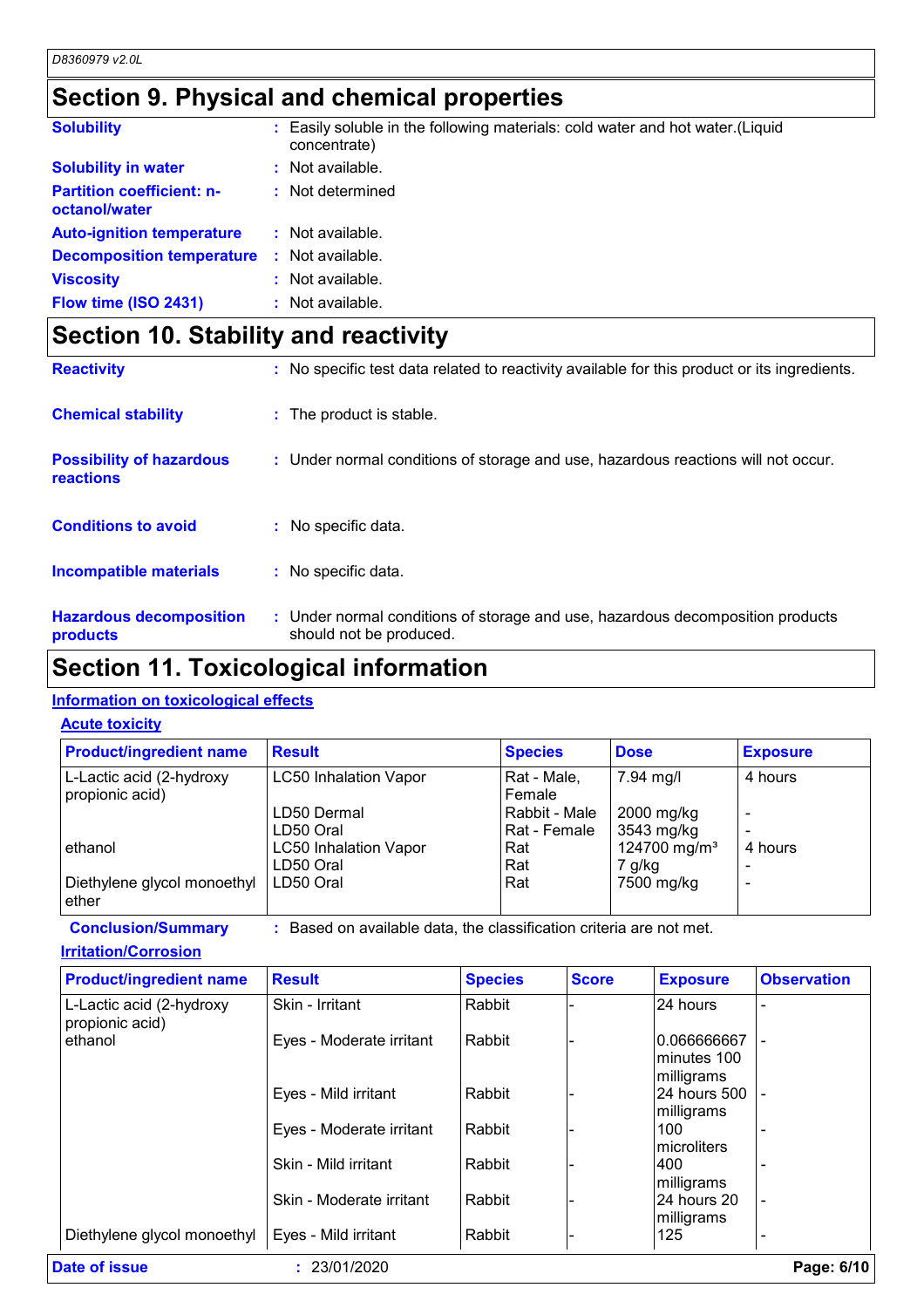### **Section 11. Toxicological information**

| ether                   | Eyes - Moderate irritant | Rabbit | milligrams<br>500<br>milligrams |  |
|-------------------------|--------------------------|--------|---------------------------------|--|
|                         | Skin - Mild irritant     | Rabbit | 24 hours 500 -<br>milligrams    |  |
| Canalusian IO consumers |                          |        |                                 |  |

### **Conclusion/Summary**

- **Skin Example 2018 :** Based on available data, the classification criteria are not met.
- **Eyes :** Based on Calculation Method: Causes serious eye irritation.
- **Respiratory :** Based on available data, the classification criteria are not met.

#### **Sensitization**

| <b>Product/ingredient name</b>                                                                          | <b>Route of</b><br>exposure    | <b>Species</b>                                                                                                                             | <b>Result</b>   |
|---------------------------------------------------------------------------------------------------------|--------------------------------|--------------------------------------------------------------------------------------------------------------------------------------------|-----------------|
| L-Lactic acid (2-hydroxy<br>propionic acid)                                                             | skin                           | Guinea pig                                                                                                                                 | Not sensitizing |
| <b>Conclusion/Summary</b><br><b>Skin</b><br><b>Respiratory</b><br><b>Mutagenicity</b><br>Not available. |                                | : Based on available data, the classification criteria are not met.<br>: Based on available data, the classification criteria are not met. |                 |
| <b>Conclusion/Summary</b><br><b>Carcinogenicity</b><br>Not available.                                   |                                | : Based on available data, the classification criteria are not met.                                                                        |                 |
| <b>Conclusion/Summary</b><br><b>Reproductive toxicity</b><br>Not available.                             |                                | : Based on available data, the classification criteria are not met.                                                                        |                 |
| <b>Conclusion/Summary</b><br><b>Teratogenicity</b><br>Not available.                                    |                                | : Based on available data, the classification criteria are not met.                                                                        |                 |
| <b>Conclusion/Summary</b><br><b>Specific target organ toxicity (single exposure)</b><br>Not available.  |                                | : Based on available data, the classification criteria are not met.                                                                        |                 |
| <b>Specific target organ toxicity (repeated exposure)</b><br>Not available.                             |                                |                                                                                                                                            |                 |
| <b>Aspiration hazard</b><br>Not available.                                                              |                                |                                                                                                                                            |                 |
| <b>Information on the likely</b><br>routes of exposure                                                  | : Not available.               |                                                                                                                                            |                 |
| <b>Potential acute health effects</b>                                                                   |                                |                                                                                                                                            |                 |
| <b>Eye contact</b>                                                                                      | Causes serious eye irritation. |                                                                                                                                            |                 |
| <b>Inhalation</b>                                                                                       |                                | No known significant effects or critical hazards.                                                                                          |                 |
| <b>Skin contact</b>                                                                                     |                                | No known significant effects or critical hazards.                                                                                          |                 |
| <b>Ingestion</b>                                                                                        |                                | No known significant effects or critical hazards.                                                                                          |                 |

### **Symptoms related to the physical, chemical and toxicological characteristics**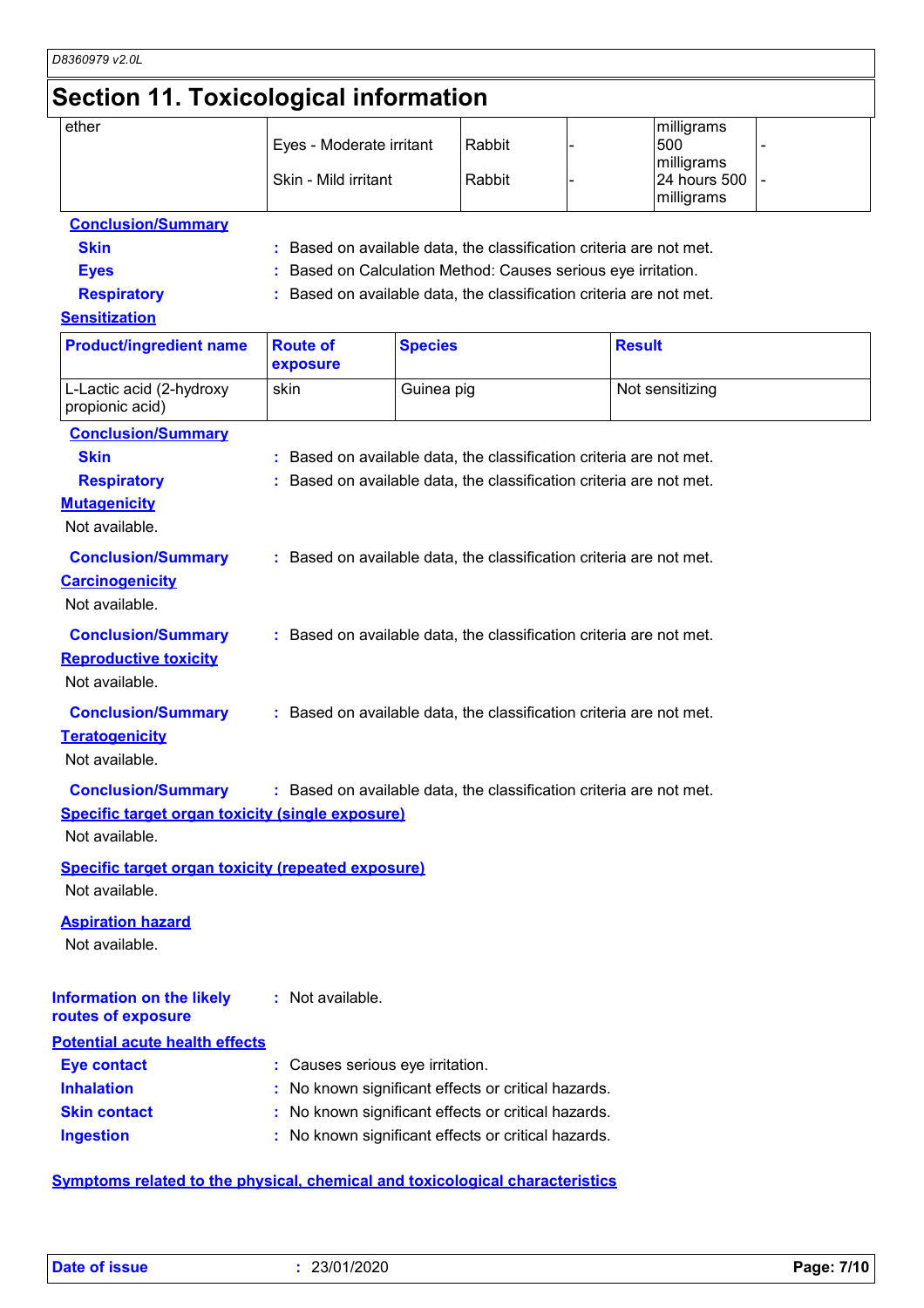# **Section 11. Toxicological information**

| <b>Eye contact</b>                      | : Adverse symptoms may include the following:<br>pain or irritation<br>watering<br>redness |
|-----------------------------------------|--------------------------------------------------------------------------------------------|
| <b>Inhalation</b>                       | : No specific data.                                                                        |
| <b>Skin contact</b>                     | : No specific data.                                                                        |
| <b>Ingestion</b>                        | : No specific data.                                                                        |
|                                         | Delayed and immediate effects and also chronic effects from short and long term exposure   |
| <b>Short term exposure</b>              |                                                                                            |
| <b>Potential immediate</b><br>effects   | : Not available.                                                                           |
| <b>Potential delayed effects</b>        | : Not available.                                                                           |
| <b>Long term exposure</b>               |                                                                                            |
| <b>Potential immediate</b><br>effects   | : Not available.                                                                           |
| <b>Potential delayed effects</b>        | : Not available.                                                                           |
| <b>Potential chronic health effects</b> |                                                                                            |
| Not available.                          |                                                                                            |
| <b>Conclusion/Summary</b>               | : Based on available data, the classification criteria are not met.                        |
| <b>General</b>                          | : No known significant effects or critical hazards.                                        |
| <b>Carcinogenicity</b>                  | : No known significant effects or critical hazards.                                        |
| <b>Mutagenicity</b>                     | : No known significant effects or critical hazards.                                        |
| <b>Teratogenicity</b>                   | : No known significant effects or critical hazards.                                        |
| <b>Developmental effects</b>            | : No known significant effects or critical hazards.                                        |
| <b>Fertility effects</b>                | : No known significant effects or critical hazards.                                        |

#### **Numerical measures of toxicity**

**Acute toxicity estimates**

Not available.

# **Section 12. Ecological information**

### **Toxicity**

| <b>Product/ingredient name</b>              | <b>Result</b>                            | <b>Species</b>                                | <b>Exposure</b> |
|---------------------------------------------|------------------------------------------|-----------------------------------------------|-----------------|
| L-Lactic acid (2-hydroxy<br>propionic acid) | Acute EC50 240000 µg/l Fresh water       | Daphnia - Daphnia magna                       | 48 hours        |
|                                             | Acute LC50 320000 µg/l Fresh water       | Algae - Pseudokirchneriella<br>subcapitata    | 96 hours        |
|                                             | Acute LC50 130 ppm Fresh water           | Fish - Oncorhynchus mykiss                    | 96 hours        |
| ethanol                                     | Acute EC50 17.921 mg/l Marine water      | Algae - Ulva pertusa                          | 96 hours        |
|                                             | Acute EC50 2000 µg/l Fresh water         | Daphnia - Daphnia magna                       | 48 hours        |
|                                             | Acute LC50 25500 µg/l Marine water       | Crustaceans - Artemia<br>franciscana - Larvae | 48 hours        |
|                                             | Acute LC50 11000000 µg/l Marine<br>water | Fish - Alburnus alburnus                      | 96 hours        |
|                                             | Chronic NOEC 4.995 mg/l Marine water     | Algae - Ulva pertusa                          | 96 hours        |
|                                             | Chronic NOEC 100 ul/L Fresh water        | Daphnia - Daphnia magna -<br>Neonate          | 21 days         |
| Diethylene glycol monoethyl<br>ether        | Acute LC50 3340000 µg/l Fresh water      | Daphnia - Daphnia magna -<br>Neonate          | 48 hours        |
|                                             | Acute LC50 6010000 µg/l Fresh water      | Fish - Ictalurus punctatus                    | 96 hours        |
| Date of issue                               | : 23/01/2020                             |                                               | Page: 8/10      |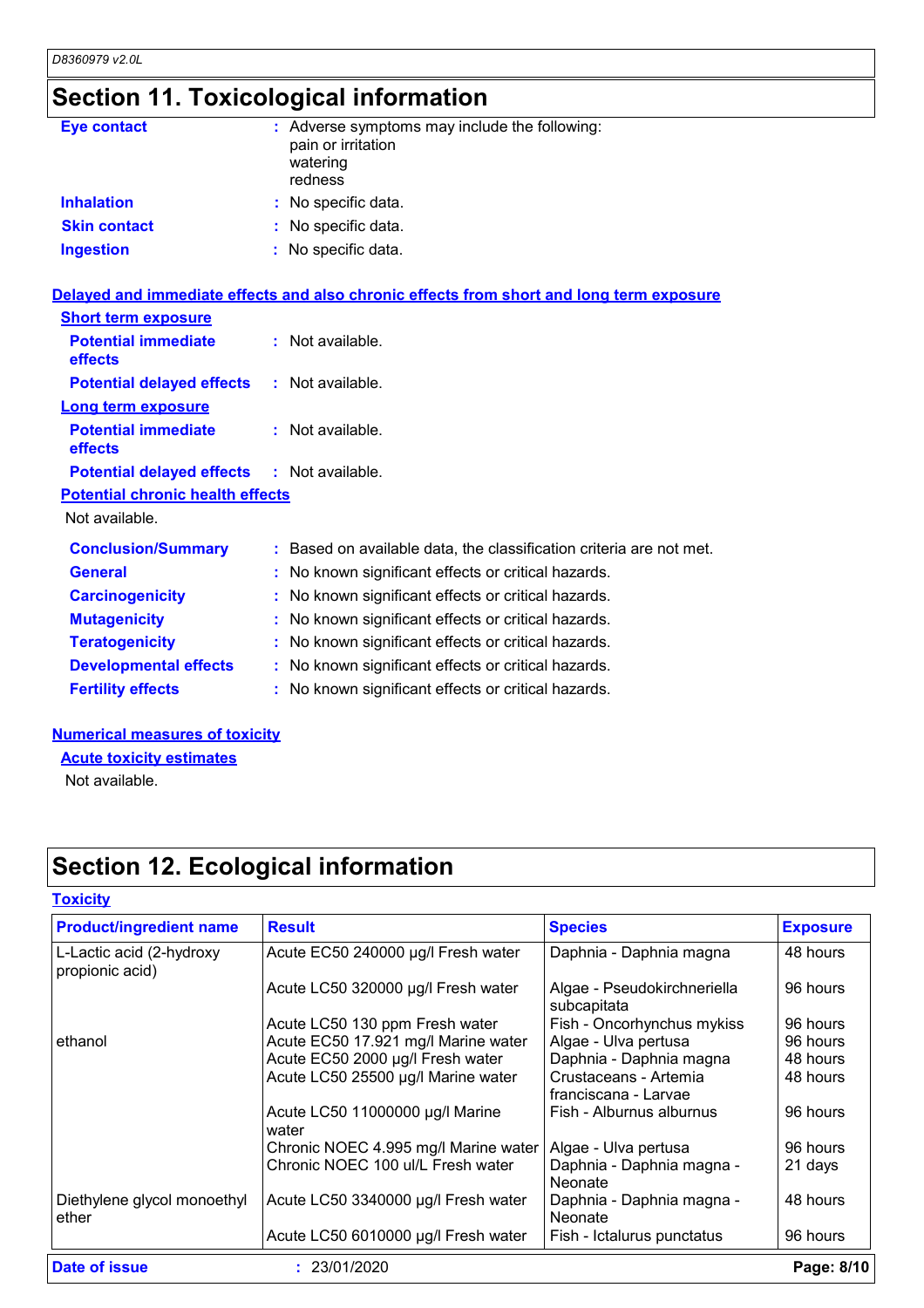### **Section 12. Ecological information**

**Conclusion/Summary :** Based on available data, the classification criteria are not met.

#### **Persistence and degradability**

Not available.

#### **Bioaccumulative potential**

| <b>Product/ingredient name</b>                   | <b>LogP</b> <sub>ow</sub> | <b>BCF</b> | <b>Potential</b> |
|--------------------------------------------------|---------------------------|------------|------------------|
| ethanol<br>Diethylene glycol monoethyl<br>⊪ether | $-0.35$<br>$-0.54$        |            | low<br>low       |

#### **Mobility in soil**

**Soil/water partition coefficient (KOC)**

**:** Not available.

**Other adverse effects** : No known significant effects or critical hazards.

### **Section 13. Disposal considerations**

| <b>Disposal methods</b> | : The generation of waste should be avoided or minimized wherever possible.<br>Disposal of this product, solutions and any by-products should at all times comply<br>with the requirements of environmental protection and waste disposal legislation<br>and any regional local authority requirements. Dispose of surplus and non-<br>recyclable products via a licensed waste disposal contractor. Waste should not be<br>disposed of untreated to the sewer unless fully compliant with the requirements of<br>all authorities with jurisdiction. Waste packaging should be recycled. Incineration or<br>landfill should only be considered when recycling is not feasible. This material and<br>its container must be disposed of in a safe way. Care should be taken when<br>handling emptied containers that have not been cleaned or rinsed out. Empty<br>containers or liners may retain some product residues. Avoid dispersal of spilled |
|-------------------------|----------------------------------------------------------------------------------------------------------------------------------------------------------------------------------------------------------------------------------------------------------------------------------------------------------------------------------------------------------------------------------------------------------------------------------------------------------------------------------------------------------------------------------------------------------------------------------------------------------------------------------------------------------------------------------------------------------------------------------------------------------------------------------------------------------------------------------------------------------------------------------------------------------------------------------------------------|
|                         | material and runoff and contact with soil, waterways, drains and sewers.                                                                                                                                                                                                                                                                                                                                                                                                                                                                                                                                                                                                                                                                                                                                                                                                                                                                           |

### **Section 14. Transport information**

|                                      | <b>ADG</b>               | <b>ADR/RID</b>           | <b>IMDG</b>    | <b>IATA</b>    |
|--------------------------------------|--------------------------|--------------------------|----------------|----------------|
| <b>UN number</b>                     | Not regulated.           | Not regulated.           | Not regulated. | Not regulated. |
| <b>UN proper</b><br>shipping name    |                          |                          |                |                |
| <b>Transport hazard</b><br>class(es) | ٠                        | $\overline{\phantom{0}}$ |                |                |
| <b>Packing group</b>                 | $\overline{\phantom{a}}$ | $\qquad \qquad$          |                |                |
| <b>Environmental</b><br>hazards      | No.                      | No.                      | No.            | No.            |

**Special precautions for user Transport within user's premises:** always transport in closed containers that are **:** upright and secure. Ensure that persons transporting the product know what to do in the event of an accident or spillage.

**Transport in bulk according to Annex II of MARPOL and the IBC Code :** Not available.

**Date of issue :** 23/01/2020 **Page: 9/10**